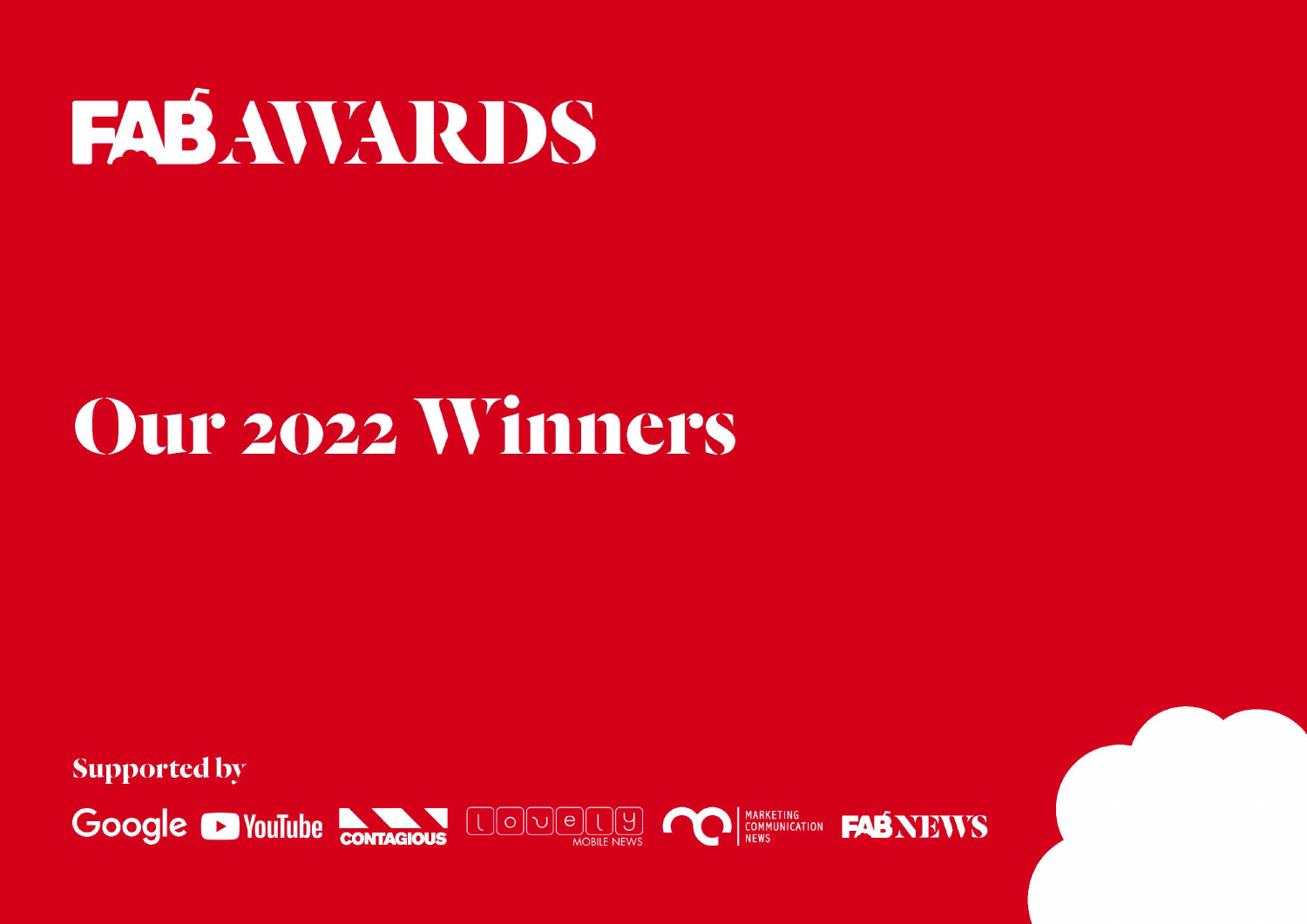# The 24th<br> **FAB AWARDS Winners**

#### **The Creative Awards:**

| <b>Category</b>         | <b>Title</b>                                     | <b>Brand / Product</b> | <b>Entrant</b>                         | <b>Award</b>                      |
|-------------------------|--------------------------------------------------|------------------------|----------------------------------------|-----------------------------------|
| <b>Packaging Design</b> |                                                  |                        |                                        |                                   |
| Retailer                | <b>Picnic Tinned Vegetables</b>                  | Picnic                 | big fish, London                       | Silver                            |
| Retailer                | Fortnum & Mason Platinum Jubilee Limited Edition | Fortnum & Mason        | Design Bridge                          | Silver                            |
| Confectionery & Snacks  | <b>Doritos Solid Black</b>                       | Doritos                | PepsiCo Design & Innovation            | Silver                            |
| Confectionery & Snacks  | Fortnum & Mason Halloween                        | Fortnum & Mason        | Together Design, London                | Silver                            |
| Confectionery & Snacks  | Fortnum & Mason Easter Collection                | Fortnum & Mason        | Together Design, London                | Silver                            |
| Confectionery & Snacks  | The Good, The Bad And The Krampus                | Metzger & Söhne +      | Together Design, London                | Silver                            |
| <b>Health Foods</b>     | <b>Rogue Cereals</b>                             | <b>Rogue Cereals</b>   | <b>Boundless Brand Design</b>          | Silver                            |
| <b>Dairy Products</b>   | <b>Satine Organic Pure Milk</b>                  | <b>Satine</b>          | <b>Inner Mongolia Yili Group China</b> | <b>FAB</b> (GOLD)                 |
| Savoury Foods           | The Bella Vita In Every Crust And Crumb          | Crosta & Mollica       | Bluemarlin                             | Silver                            |
| <b>Savoury Foods</b>    | <b>Pott's Sauces In A Can</b>                    | Pott's                 | This Way Up, London                    | <b>FAB</b> (GOLD)                 |
| <b>Alcoholic Drinks</b> | The Azurial                                      | The Azurial            | Our Revolution, Sydney                 | Silver                            |
| <b>Alcoholic Drinks</b> | <b>Assembly Gin Brand Creation</b>               | <b>Assembly Gin</b>    | <b>Midday</b>                          | <b>FAB</b> (GOLD)                 |
| <b>Alcoholic Drinks</b> | <b>ZhiHou</b>                                    | <b>YangYangLa</b>      | <b>ShenZhen Lingyun Creative China</b> | <b>FABulous</b><br>(Best In Show) |
| <b>Alcoholic Drinks</b> | Shanky's Whip Irish Whisky Liqueur               | Shanky's Whip          | Jenkins Studio, UK                     | Silver                            |
| <b>Alcoholic Drinks</b> | Smoke Point                                      | Hangar 1               | Stranger & Stranger                    | Silver                            |
|                         |                                                  |                        |                                        |                                   |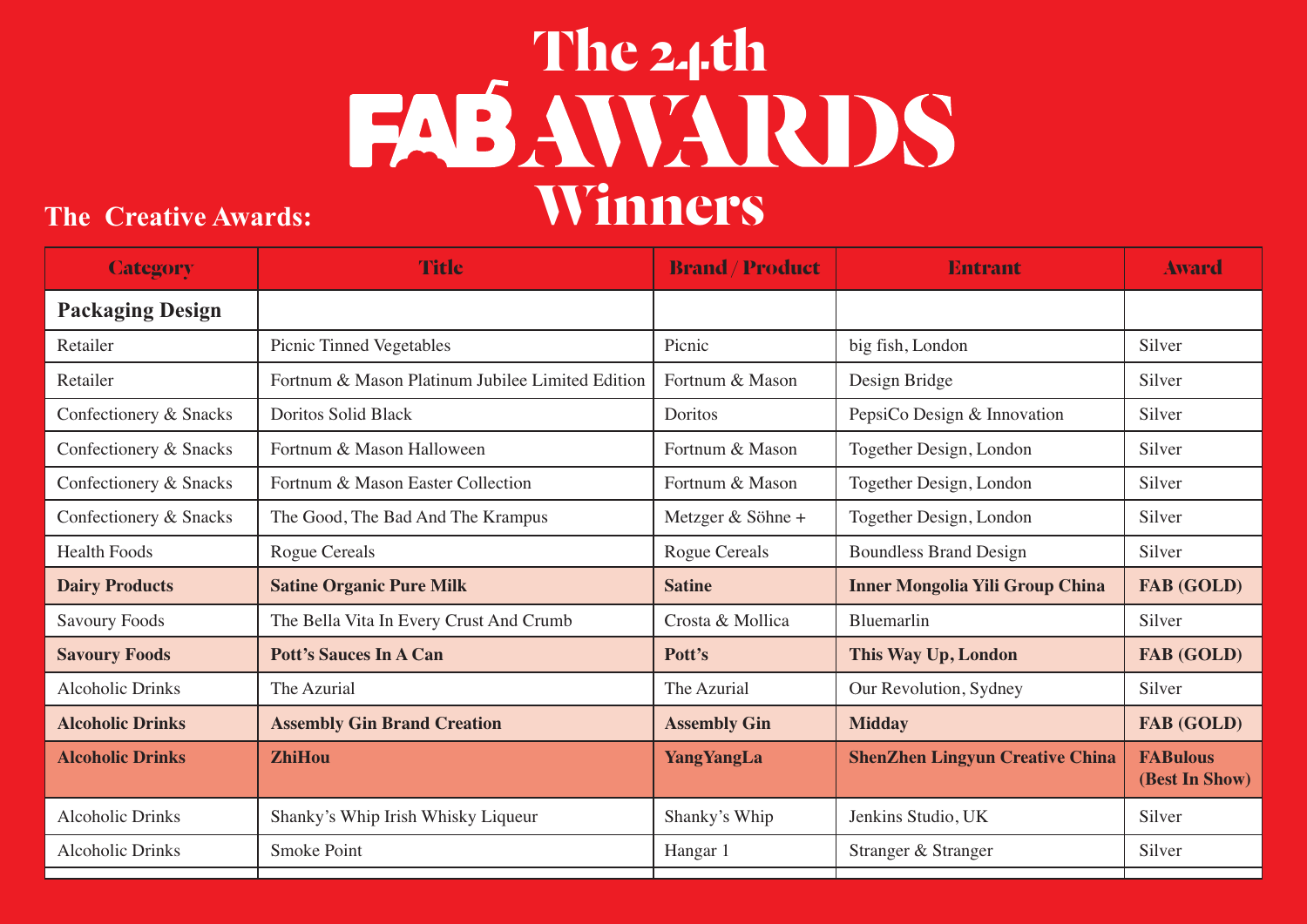# The 24th<br> **FAB AWARDS Winners**

| <b>Category</b>         | <b>Title</b>                               | <b>Brand / Product</b>   | <b>Entrant</b>                                                          | <b>Award</b>                   |
|-------------------------|--------------------------------------------|--------------------------|-------------------------------------------------------------------------|--------------------------------|
| <b>Alcoholic Drinks</b> | Eminente Reserva                           | Moët Hennessy SAS        | Stranger & Stranger                                                     | Silver                         |
| <b>Alcoholic Drinks</b> | <b>Wild Folk</b>                           | <b>Fourth Wave Wines</b> | <b>Denomination, Australia</b>                                          | <b>FAB</b> (GOLD)              |
| <b>Alcoholic Drinks</b> | Tread Softly Dry Gin                       | <b>Tread Softly</b>      | Denomination, Australia                                                 | Silver                         |
| <b>Alcoholic Drinks</b> | <b>Greene King</b>                         | <b>Greene King</b>       | <b>Design Bridge</b>                                                    | <b>FABulous (Best In Show)</b> |
| Non-Alcoholic Drinks    | Norlo Coffee Brand Creation                | Norlo Coffee             | Design Happy, UK                                                        | Silver                         |
| Non-Alcoholic Drinks    | Plus & Minus                               | Plus & Minus             | Denomination, Australia                                                 | Silver                         |
|                         |                                            |                          |                                                                         |                                |
|                         |                                            |                          |                                                                         |                                |
| <b>Brand Identity</b>   |                                            |                          |                                                                         |                                |
| Pet Foods               | Aardvark. For Pets That Love The Planet    | Aardvark                 | B&B Studio, London                                                      | Silver                         |
| <b>Sustainable</b>      | <b>From Plants With Love</b>               | <b>La Vie Foods</b>      | <b>Everland, Copenhagen</b>                                             | <b>FAB</b> (GOLD)              |
| <b>Alcoholic Drinks</b> | <b>Maker's Mark Visual Identity System</b> | <b>Maker's Mark</b>      | <b>Turner Duckworth: London,</b><br><b>San Francisco &amp; New York</b> | <b>FAB</b> (GOLD)              |
| <b>Alcoholic Drinks</b> | <b>Buondi Brand Refresh</b>                | <b>Buondi Craft</b>      | Midday                                                                  | Silver                         |
|                         |                                            |                          |                                                                         |                                |
|                         |                                            |                          |                                                                         |                                |
|                         |                                            |                          |                                                                         |                                |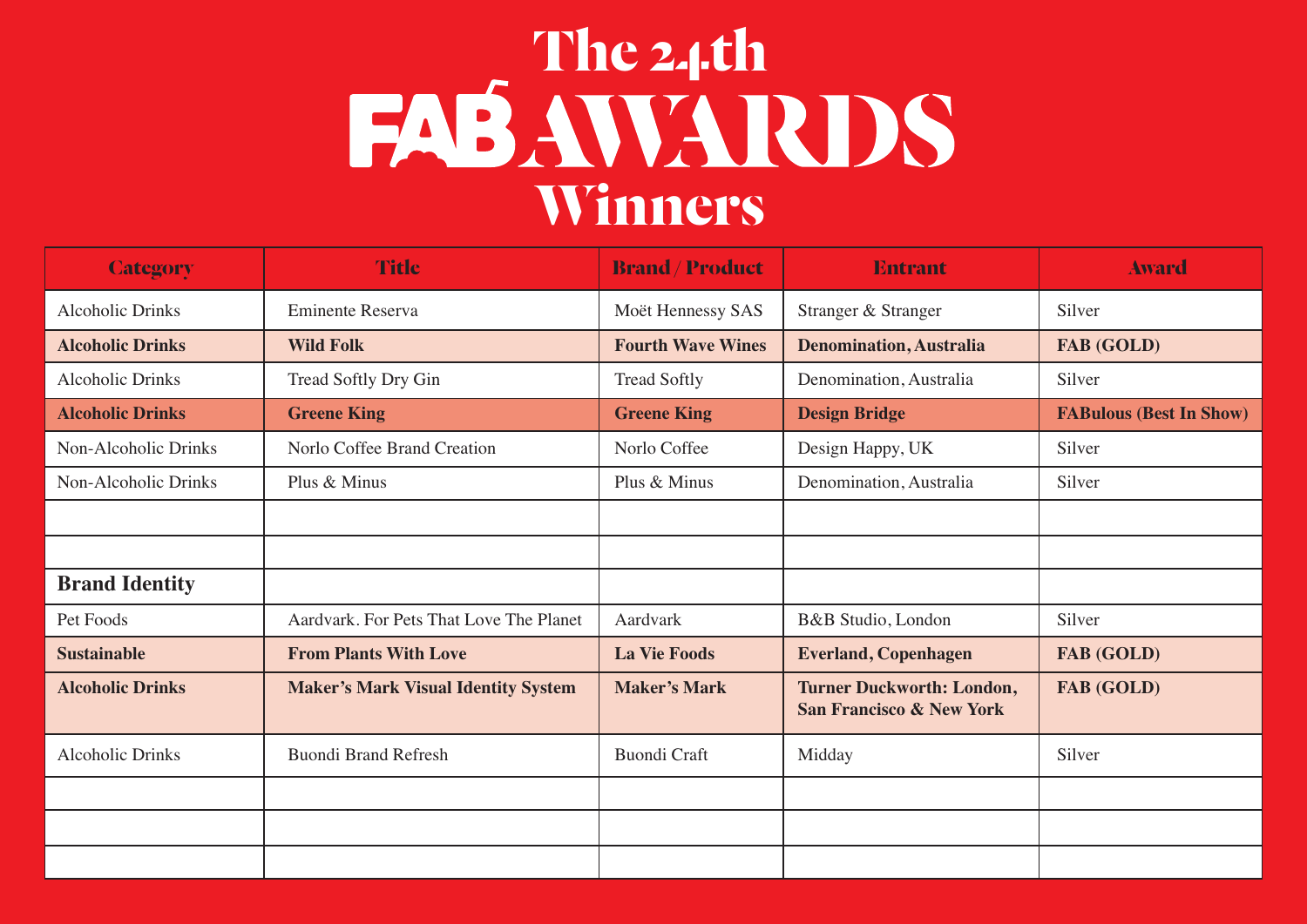## **FABAWARDS Winners**

| <b>Category</b>                    | <b>Title</b>                            | <b>Brand / Product</b>     | <b>Entrant</b>          | <b>Award</b>                   |
|------------------------------------|-----------------------------------------|----------------------------|-------------------------|--------------------------------|
| <b>Brand Redesign</b>              |                                         |                            |                         |                                |
| <b>Retailer</b>                    | <b>Crif Dogs</b>                        | <b>Crif Dogs</b>           | <b>Design Bridge</b>    | <b>FAB</b> (GOLD)              |
| <b>Health Foods</b>                | Fatt Bar                                | Fatt Bar                   | B&B Studio, London      | Silver                         |
| <b>Savoury Foods</b>               | Nut Butters Re-Imagined                 | <b>Butternut Of London</b> | The Collaborators       | Silver                         |
| <b>Alcoholic Drinks</b>            | Brewgooder: A Rebrand Brewed On Purpose | Brewgooder                 | Thirst, Glasgow         | Silver                         |
|                                    |                                         |                            |                         |                                |
| <b>Ambient</b>                     |                                         |                            |                         |                                |
| <b>Alcoholic Drinks</b>            | <b>Creativity Is Essential</b>          | <b>Bombay Sapphire</b>     | <b>AMV BBDO, London</b> | <b>FABulous (Best In Show)</b> |
|                                    |                                         |                            |                         |                                |
|                                    |                                         |                            |                         |                                |
| <b>TV &amp; Cinema Commercials</b> |                                         |                            |                         |                                |
| Pet Foods                          | Vampire                                 | Pedigree                   | <b>BBDO</b> New York    | Silver                         |
| <b>Savoury Foods</b>               | Chili Cheese Hands                      | Hormel Chili               | <b>BBDO</b> Minneapolis | Silver                         |
| <b>Alcoholic Drinks</b>            | <b>Welcome Back</b>                     | <b>Guinness</b>            | <b>AMV BBDO, London</b> | <b>FAB</b> (GOLD)              |
| <b>Alcoholic Drinks</b>            | <b>Black Shines Brightest</b>           | Guinness                   | AMV BBDO, London        | Silver                         |
| Sponsorship & Idents               | Game Of Talents                         | McVitie's                  | <b>TBWA\London</b>      | Silver                         |
|                                    |                                         |                            |                         |                                |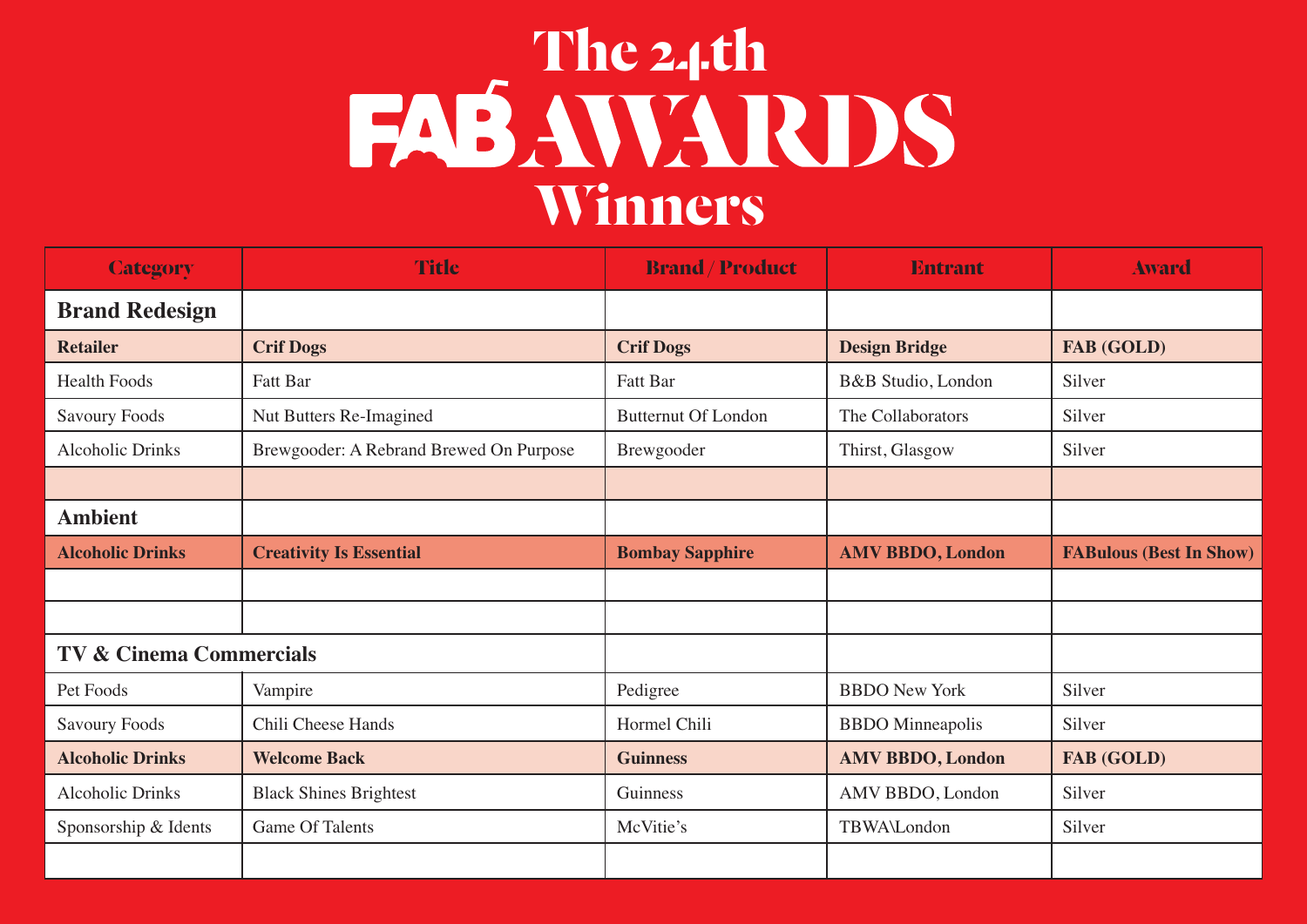# **The 24th**<br> **FABAWARDS Winners**

| <b>Category</b>                   | <b>Title</b>                           | <b>Brand/Product</b>         | <b>Entrant</b>                   | <b>Award</b>                   |
|-----------------------------------|----------------------------------------|------------------------------|----------------------------------|--------------------------------|
| <b>Direct Marketing</b>           |                                        |                              |                                  |                                |
| <b>Pet Foods</b>                  | <b>4am Adzzz</b>                       | <b>Sheba</b>                 | <b>AMV BBDO, London</b>          | <b>FABulous (Best In Show)</b> |
| <b>Savoury Foods</b>              | Chili Cheese Keg                       | Hormel Chili                 | <b>BBDO</b> Minneapolis          | Silver                         |
| <b>Alcoholic Drinks</b>           | <b>Foodweiser</b>                      | <b>Budweiser</b>             | <b>MullenLowe Delta, Ecuador</b> | <b>FAB</b> (GOLD)              |
| <b>Ethical &amp; Sustainable</b>  | <b>Ecolate</b>                         | <b>LIFULL</b>                | LIFULL, Japan                    | <b>FAB</b> (GOLD)              |
| <b>Special</b>                    | <b>The 3D Printed meatballs</b>        | <b>IKEA</b>                  | <b>INGO, Stockholm</b>           | <b>FAB</b> (GOLD)              |
|                                   |                                        |                              |                                  |                                |
|                                   |                                        |                              |                                  |                                |
| <b>Experiential</b>               |                                        |                              |                                  |                                |
| <b>Alcoholic Drinks</b>           | <b>Creativity Is Essential</b>         | <b>Bombay Sapphire</b>       | <b>AMV BBDO, London</b>          | <b>FAB</b> (GOLD)              |
| <b>Alcoholic Drinks</b>           | <b>Notes IPA</b>                       | <b>Notes IPA</b>             | Zulu Alpha Kilo, Toronto         | <b>FAB</b> (GOLD)              |
| <b>Sustainable</b>                | The World's Most Rubbish Bar           | <b>Discarded Spirits Co.</b> | <b>Agency Space, London</b>      | <b>FAB</b> (GOLD)              |
|                                   |                                        |                              |                                  |                                |
|                                   |                                        |                              |                                  |                                |
| <b>Guerilla Marketing</b>         |                                        |                              |                                  |                                |
| <b>Confectionery &amp; Snacks</b> | <b>Butterkist - Here For The Drama</b> | <b>Butterkist</b>            | <b>St. Luke's, London</b>        | <b>FAB</b> (GOLD)              |
| <b>Alcoholic Drinks</b>           | <b>Creativity Is Essential</b>         | <b>Bombay Sapphire</b>       | <b>AMV BBDO, London</b>          | <b>FAB</b> (GOLD)              |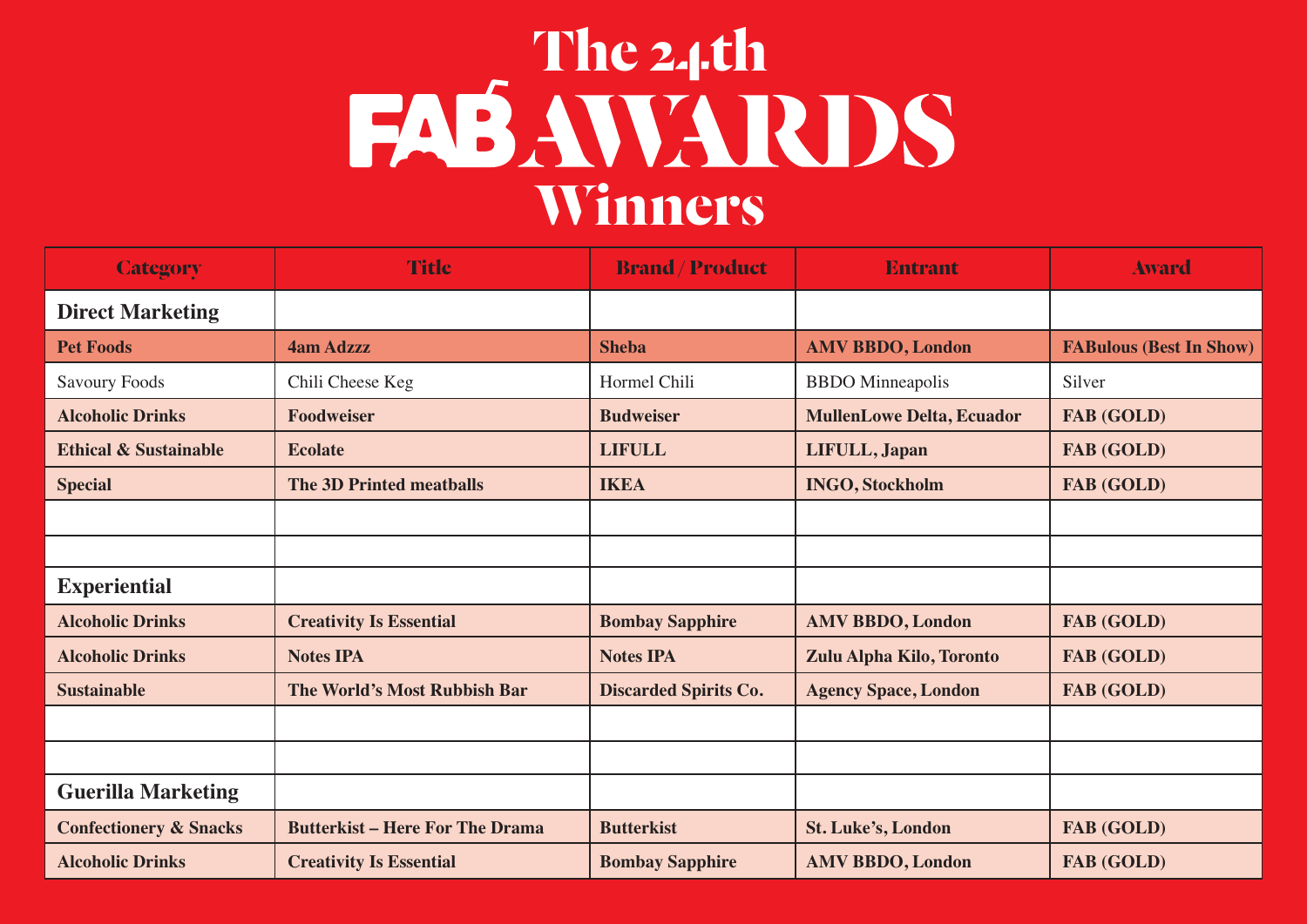# **FASAWARDS Winners**

| <b>Category</b>                                | <b>Title</b>                    | <b>Brand/Product</b> | <b>Entrant</b>           | <b>Award</b>      |
|------------------------------------------------|---------------------------------|----------------------|--------------------------|-------------------|
| <b>Best Use Of Technology</b>                  |                                 |                      |                          |                   |
| <b>Special</b>                                 | <b>The 3D Printed meatballs</b> | <b>IKEA</b>          | <b>INGO, Stockholm</b>   | <b>FAB</b> (GOLD) |
|                                                |                                 |                      |                          |                   |
|                                                |                                 |                      |                          |                   |
| <b>Branded Content / Branded Entertainment</b> |                                 |                      |                          |                   |
| <b>Alcoholic Drinks</b>                        | Conga                           | Bacardi              | <b>BBDO</b> New York     | Silver            |
|                                                |                                 |                      |                          |                   |
|                                                |                                 |                      |                          |                   |
| <b>Mobile Apps &amp; Sites</b>                 |                                 |                      |                          |                   |
| Confectionery & Snacks                         | Goldfish Focus Off Lens         | Goldfish Crackers    | Zulu Alpha Kilo, Toronto | Silver            |
|                                                |                                 |                      |                          |                   |
|                                                |                                 |                      |                          |                   |
| <b>Mobile Marketing</b>                        |                                 |                      |                          |                   |
| <b>Pet Foods</b>                               | <b>4am Adzzz</b>                | <b>Sheba</b>         | <b>AMV BBDO, London</b>  | <b>FAB</b> (GOLD) |
|                                                |                                 |                      |                          |                   |
|                                                |                                 |                      |                          |                   |
|                                                |                                 |                      |                          |                   |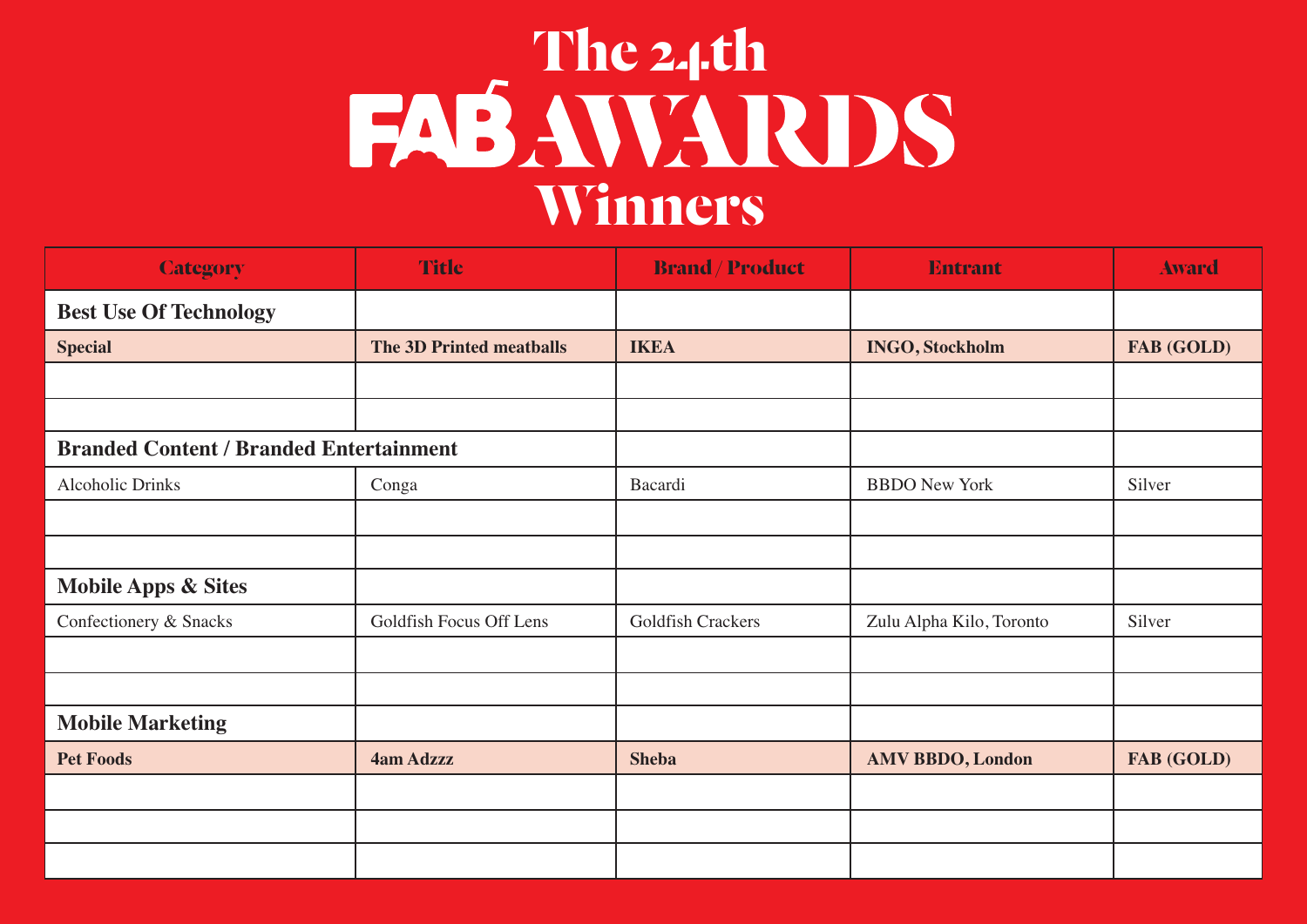### **FABAWARDS Winners**

| <b>Category</b>                       | <b>Title</b>                                      | <b>Brand / Product</b>     | <b>Entrant</b>          | <b>Award</b>      |
|---------------------------------------|---------------------------------------------------|----------------------------|-------------------------|-------------------|
| <b>Social Media / Social Business</b> |                                                   |                            |                         |                   |
| Confectionery & Snacks                | Fleets                                            | Snickers                   | <b>BBDO</b> New York    | Silver            |
|                                       |                                                   |                            |                         |                   |
|                                       |                                                   |                            |                         |                   |
| <b>Viral Marketing</b>                |                                                   |                            |                         |                   |
| Savoury Foods                         | Chili Cheese Keg                                  | Hormel Chili               | <b>BBDO</b> Minneapolis | Silver            |
|                                       |                                                   |                            |                         |                   |
|                                       |                                                   |                            |                         |                   |
| <b>Online Advertising</b>             |                                                   |                            |                         |                   |
| Confectionery & Snacks                | Game Night                                        | Snickers                   | <b>BBDO</b> New York    | Silver            |
| <b>Pet Foods</b>                      | <b>Put More Cat In Your Cat</b>                   | <b>Mars USA/ Nutro Cat</b> | <b>BBDO New York</b>    | <b>FAB</b> (GOLD) |
|                                       |                                                   |                            |                         |                   |
|                                       |                                                   |                            |                         |                   |
| <b>Integrated Campaign</b>            |                                                   |                            |                         |                   |
| Baking Food & Cooking Ingredients     | Off The Couch Bags                                | Kellogg's                  | Leo Burnett, Toronto    | Silver            |
| <b>Savoury Foods</b>                  | Chili Cheese Hands                                | Hormel Chili               | <b>BBDO</b> Minneapolis | Silver            |
| Confectionery & Snacks                | For When It's Time: Extra Gum's Pandemic Comeback | Extra Gum                  | Energy BBDO, Chicago    | Silver            |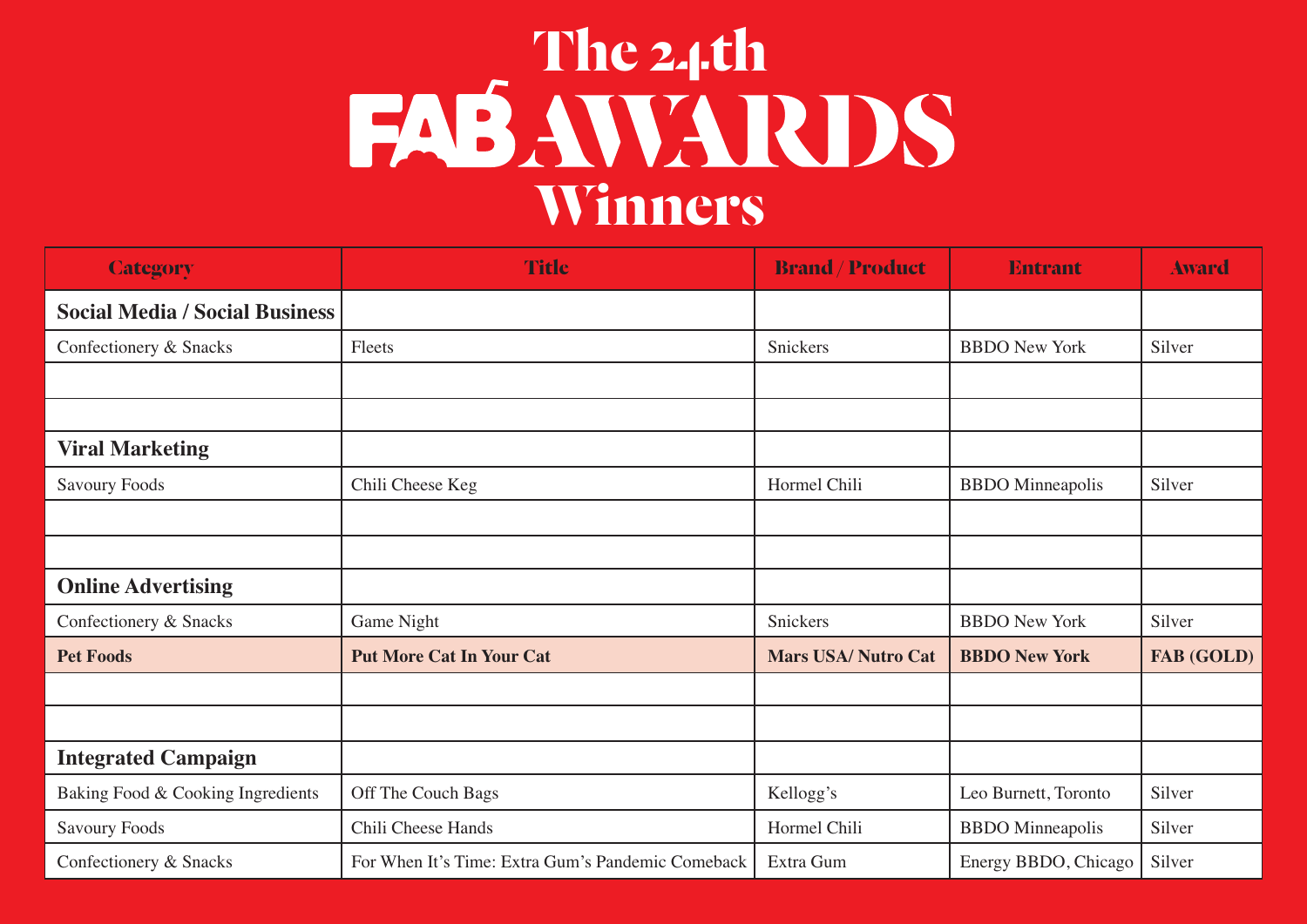# **FASAWARDS Winners**

| <b>Category</b>                              | <b>Title</b>                   | <b>Brand/Product</b>   | <b>Entrant</b>                      | <b>Award</b>      |
|----------------------------------------------|--------------------------------|------------------------|-------------------------------------|-------------------|
| <b>Best Use of Media</b>                     |                                |                        |                                     |                   |
| <b>Confectionery &amp; Snacks</b>            | <b>Fleets</b>                  | <b>Snickers</b>        | <b>BBDO New York</b>                | <b>FAB</b> (GOLD) |
| <b>Alcoholic Drinks</b>                      | <b>Creativity Is Essential</b> | <b>Bombay Sapphire</b> | <b>AMV BBDO, London</b>             | <b>FAB</b> (GOLD) |
| <b>Alcoholic Drinks</b>                      | Foodweiser                     | <b>Budweiser</b>       | <b>MullenLowe Delta, Ecuador</b>    | <b>FAB</b> (GOLD) |
| <b>Alcoholic Drinks</b>                      | Conga                          | Bacardi                | <b>BBDO</b> New York                | Silver            |
|                                              |                                |                        |                                     |                   |
|                                              |                                |                        |                                     |                   |
| <b>Interiors Design / Retail Environment</b> |                                |                        |                                     |                   |
| Non-Alcoholic Drinks                         | Gecko Coffeehouse              | Gecko Coffeehouse      | The Yard Creative, London           | Silver            |
| <b>Retailer</b>                              | Pop Golf                       | Pop Golf               | <b>Zachary Pulman Design Studio</b> | <b>FAB</b> (GOLD) |
| <b>Retailer</b>                              | Meraki Riyadh                  | <b>Meraki</b>          | <b>CADA Design, London</b>          | <b>FAB</b> (GOLD) |
| Retailer                                     | The Market, 22 Bishopsgate     | 22 Bishopsgate         | DesignLSM, Brighton                 | Silver            |
|                                              |                                |                        |                                     |                   |
|                                              |                                |                        |                                     |                   |
|                                              |                                |                        |                                     |                   |
|                                              |                                |                        |                                     |                   |
|                                              |                                |                        |                                     |                   |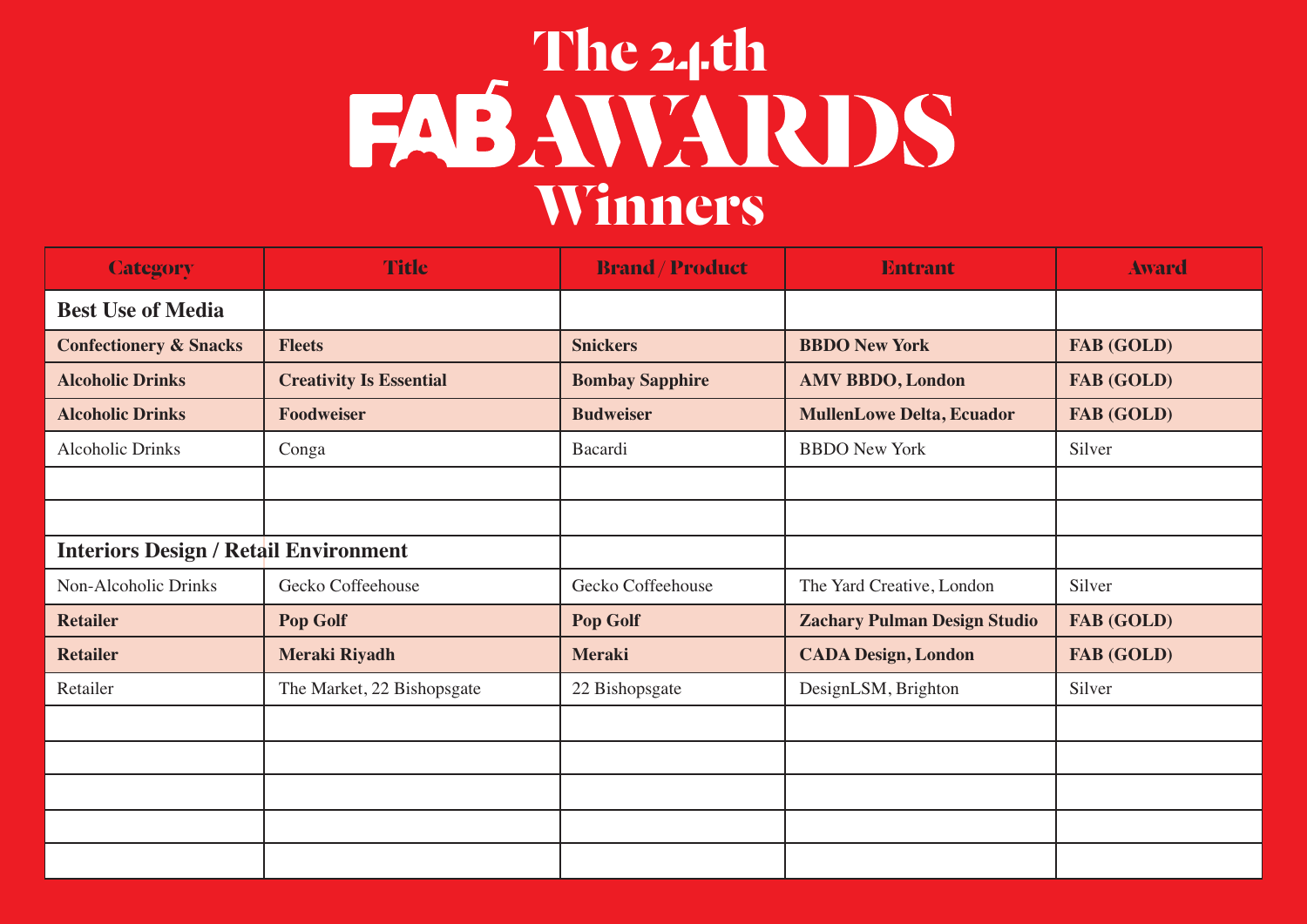# The 24th<br> **FABAWARDS Winners**

#### **The Effectiveness Awards:**

| <b>Category</b>                   | <b>Title</b>                                      | <b>Brand/Product</b>     | <b>Entrant</b>                 | <b>Award</b>      |
|-----------------------------------|---------------------------------------------------|--------------------------|--------------------------------|-------------------|
| <b>Packaging Design</b>           |                                                   |                          |                                |                   |
| Confectionery & Snacks            | Made For Drink Pack Revise                        | Made For Drink           | Grand Central Creative, UK     | Silver            |
| <b>Alcoholic Drinks</b>           | <b>Tread Softly Range</b>                         | <b>Fourth Wave Wines</b> | <b>Denomination, Australia</b> | <b>FAB</b> (GOLD) |
|                                   |                                                   |                          |                                |                   |
|                                   |                                                   |                          |                                |                   |
| <b>Brand Redesign</b>             |                                                   |                          |                                |                   |
| Confectionery & Snacks            | <b>Native Snacks</b>                              | <b>Native Snacks</b>     | Family (and friends), UK       | Silver            |
|                                   |                                                   |                          |                                |                   |
|                                   |                                                   |                          |                                |                   |
| <b>Brand Identity</b>             |                                                   |                          |                                |                   |
| <b>Savoury Foods</b>              | Kelly Loves Identity And Packaging                | <b>Kelly Loves</b>       | Without, London                | Silver            |
|                                   |                                                   |                          |                                |                   |
|                                   |                                                   |                          |                                |                   |
| <b>Integrated Campaign</b>        |                                                   |                          |                                |                   |
| <b>Confectionery &amp; Snacks</b> | For When It's Time: Extra Gum's Pandemic Comeback | <b>Extra Gum</b>         | <b>Energy BBDO, Chicago</b>    | <b>FAB</b> (GOLD) |
|                                   |                                                   |                          |                                |                   |
|                                   |                                                   |                          |                                |                   |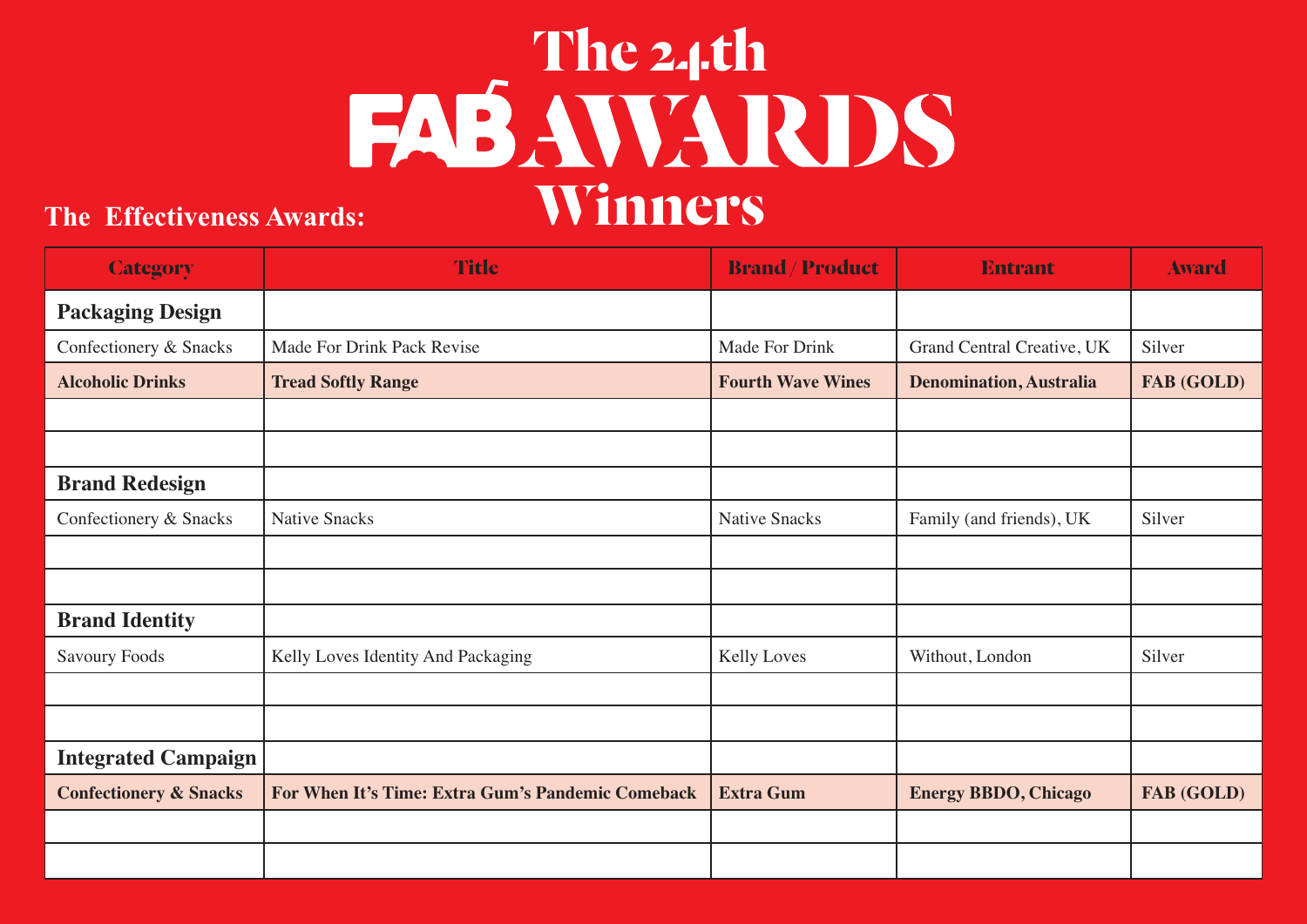### The 24th<br> **FAB AWARDS Winners**

| <b>Category</b>                            | <b>Title</b>                               | <b>Brand/Product</b>    | <b>Entrant</b>                      | <b>Award</b> |
|--------------------------------------------|--------------------------------------------|-------------------------|-------------------------------------|--------------|
| <b>Influencer Marketing</b>                |                                            |                         |                                     |              |
| Retailer                                   | Bökö By Pyhimys                            | Hesburger               | Drama Queen Communications, Finland | Silver       |
|                                            |                                            |                         |                                     |              |
|                                            |                                            |                         |                                     |              |
| <b>Best Use Of Technology</b>              |                                            |                         |                                     |              |
| Confectionery & Snacks                     | Flamin' Hot Snackable Screens              | Flamin' Hot             | OMD, USA                            | Silver       |
|                                            |                                            |                         |                                     |              |
|                                            |                                            |                         |                                     |              |
| <b>Branded Content &amp; Entertainment</b> |                                            |                         |                                     |              |
| <b>Alcoholic Drinks</b>                    | Welcome To The Republic Of Beer            | <b>Budweiser Budvar</b> | Untold Agency, UK                   | Silver       |
|                                            |                                            |                         |                                     |              |
|                                            |                                            |                         |                                     |              |
| <b>Best Use Of Media</b>                   |                                            |                         |                                     |              |
| <b>Alcoholic Drinks</b>                    | Reimagining Wealth Multi-Platform Campaign | Glenfiddich             | Forbes, USA                         | Silver       |
|                                            |                                            |                         |                                     |              |
|                                            |                                            |                         |                                     |              |
|                                            |                                            |                         |                                     |              |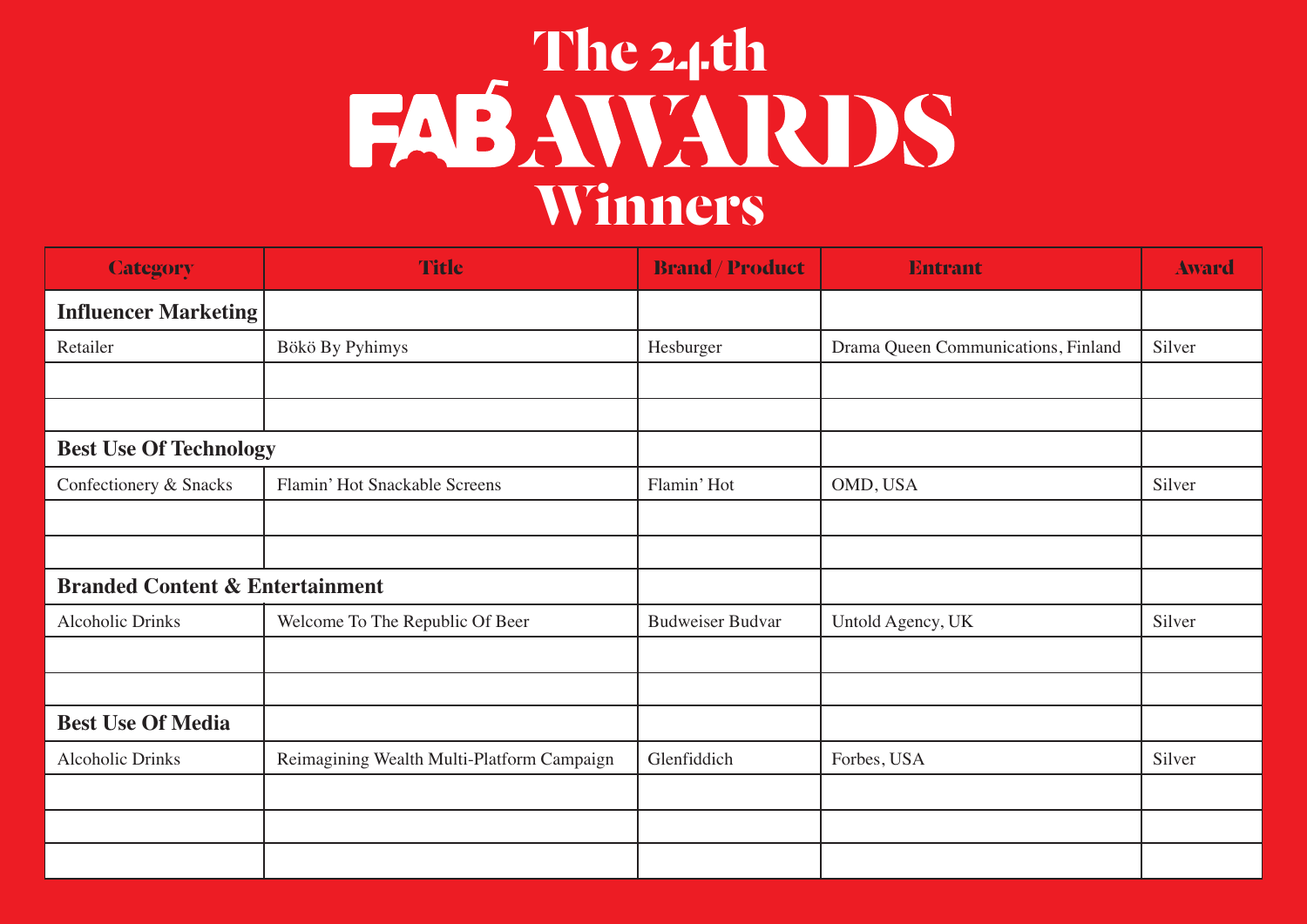### The 24th<br> **FABAWARDS Winners**

#### **The FABulous Awards:**

| <b>Design</b>                        |                        |                                        |                 |
|--------------------------------------|------------------------|----------------------------------------|-----------------|
| <b>ZhiHou</b>                        | <b>YangYangLa</b>      | <b>ShenZhen Lingyun Creative China</b> | <b>FABulous</b> |
| <b>Greene King</b>                   | <b>Greene King</b>     | <b>Design Bridge</b>                   | <b>FABulous</b> |
|                                      |                        |                                        |                 |
|                                      |                        |                                        |                 |
| <b>Advertising &amp; Innovations</b> |                        |                                        |                 |
| <b>Creativity Is Essential</b>       | <b>Bombay Sapphire</b> | <b>AMV BBDO, London</b>                | <b>FABulous</b> |
| <b>4am Adzzz</b>                     | <b>Sheba</b>           | <b>AMV BBDO, London</b>                | <b>FABulous</b> |
|                                      |                        |                                        |                 |
|                                      |                        |                                        |                 |
|                                      |                        |                                        |                 |
|                                      |                        |                                        |                 |
|                                      |                        |                                        |                 |
|                                      |                        |                                        |                 |
|                                      |                        |                                        |                 |
|                                      |                        |                                        |                 |
|                                      |                        |                                        |                 |